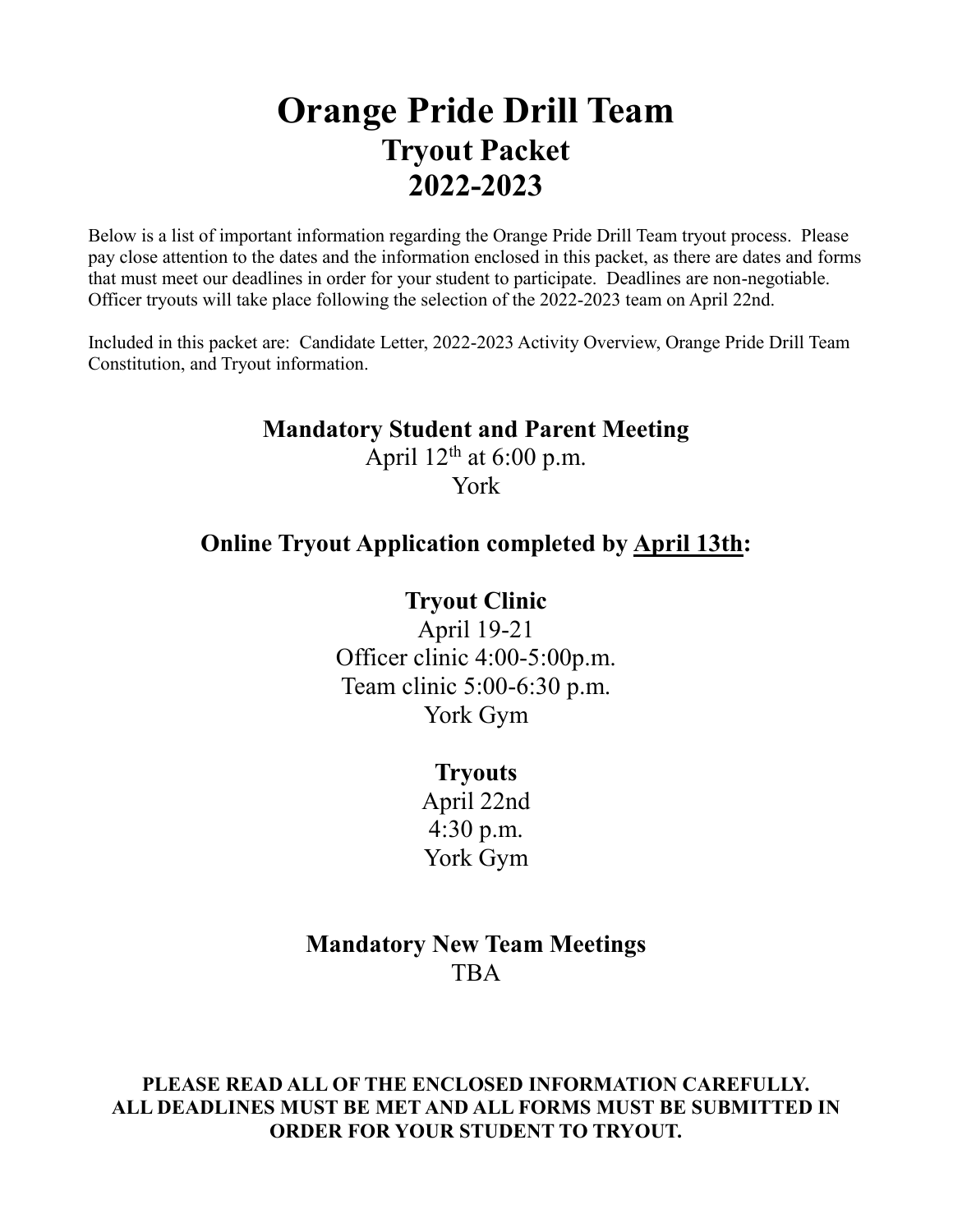Dear Parents and Guardians,

York Jr. High School is pleased that your child is interested in the Orange Pride Drill Team. Carefully read the following information concerning guidelines for membership. Belonging to a team is a wonderful experience for a child. It also allows us the opportunity to teach them the importance of **hard work, time commitment, dedication, and discipline**. On Tuesday, April 12th at 6:00 p.m., a mandatory meeting is scheduled to discuss tryouts. Parents/Guardians and students trying out, including returning team members, *are required to attend in order to try out for the team on April 22, 2022.*

All forms must be completed and properly filled out by **April 13, 2022.** This letter and the Orange Pride Drill Team Constitution are for your permanent records.

Make sure that you and your child understand the requirements, commitments, cost, and policies before signing the application. If you have any questions, please call (832) 592-8600 or email rewilson@conroeisd.net

# Randie Wilson

Randie Wilson, Director

### **Orange Pride Drill Team Overview (Estimations)**

**April/May-**New member/parent meeting Vendor Night Fundraiser

**July-**Officer Camp

**July/August-**Team Camp @ York Back to School Practice Football Performances

**September**-Football Performances Possible Pep rally

**October-**Football Performances Possible Pep rally Possible Fundraiser

**November**-Contest Preparation **December-**Basketball Performances Contest Preparation

**January**-Basketball Performances Contest Preparation Possible Contest

**February-**Possible Contest

**March-**Possible Contest Technique and Choreography training

**April-**Team/Officer Tryouts for next year Spring Show with GOHS

**May-**Year-end celebration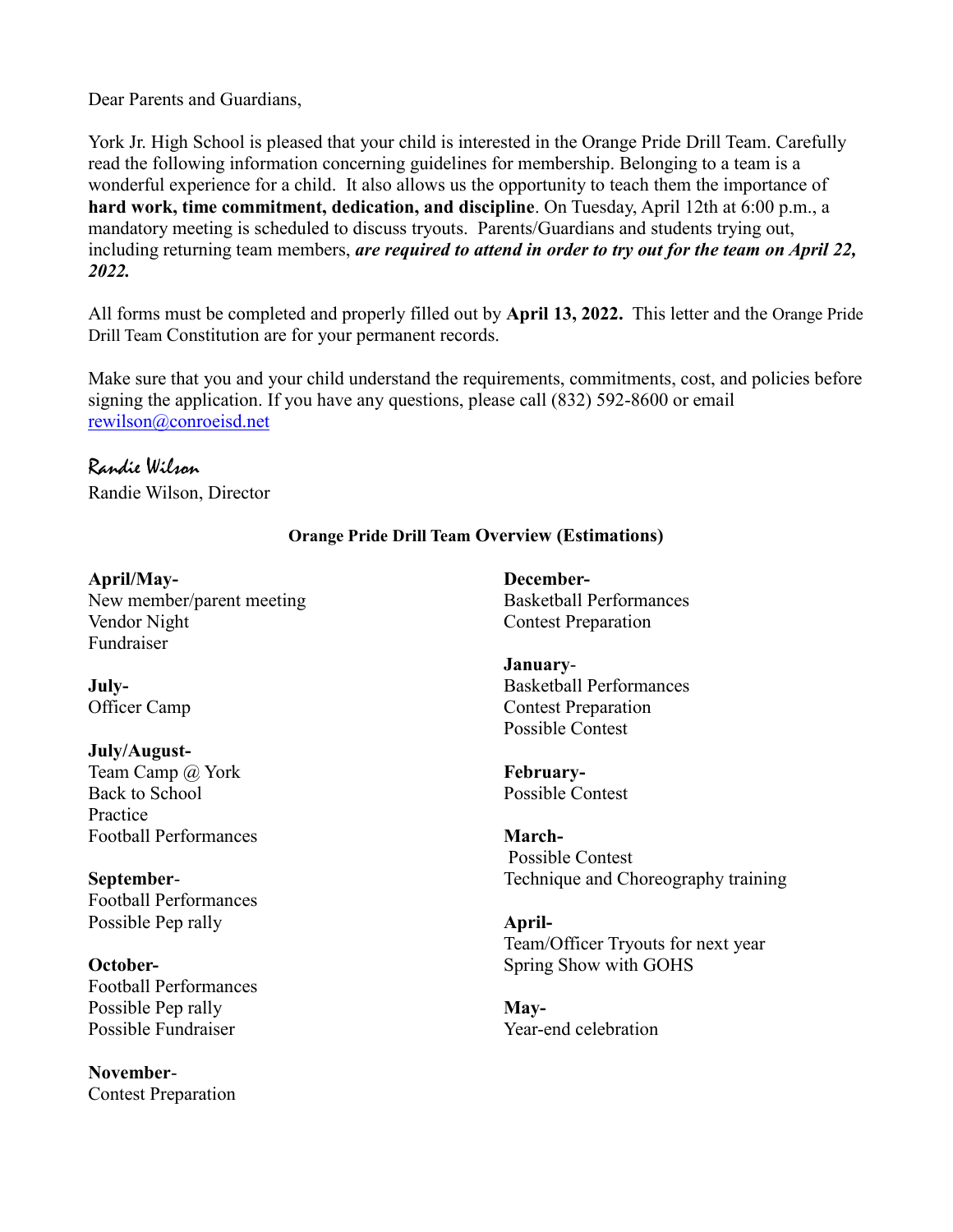# **Orange Pride Drill Team Constitution**

It is an honor and a privilege to be a part of the Orange Pride Drill Team, an organization with a tradition of excellence. **Remember that it is not your right, but a privilege to be a part of this organization. The expectations for you will be extremely high, but at the same time attainable.** The following are guidelines and rules of which you are expected to adhere throughout the year.

Sincerely, Mrs. Wilson **Director** 

### **Contact Information:**

School Address: 3515 Waterbend Cove Spring, Texas 77386 York School Phone: (832) 592-8600

### **Mrs. Wilson's email: rewilson@conroeisd.net**

#### **Organization Director**: Mrs. Randie Wilson

The Orange Pride Drill Team organization is under the supervision of a Director, appointed by the Principal.

### **Purpose of the Organization**

- $\star$  Dance
- $\star$  Discipline and self-confidence
- $\star$  Entertain
- $\star$  Gain friendships
- $\star$  Leadership
- ★ Role Models
- $\star$  School spirit
- $\star$  Sportsmanship
- $\star$  Support school athletic activities
- $\star$  Teamwork

#### **Activities:**

- $\star$  To participate in daily practices, performances, school activities, dance team social activities and other required functions
- $\star$  All dance team activities are mandatory for everyone. The only excused absences are listed in the handbook.

#### **Attitude**

- Members should not hold personal prejudices and grudges and always practice the rules of sportsmanship.
- $\star$  Members should strive at all times to the best of their ability to make the dance team an outstanding organization of loyalty, dignity and honor.
- $\star$  Members should remember that while they hold membership on the team that they are always in the role of a member and should conduct themselves properly at all times, both in school and out.
- $\star$  All members should recognize that the officers hold their positions in order to help lead and direct the team.
- $\star$  Members should show respect to the director, the officers, other team members, all teachers,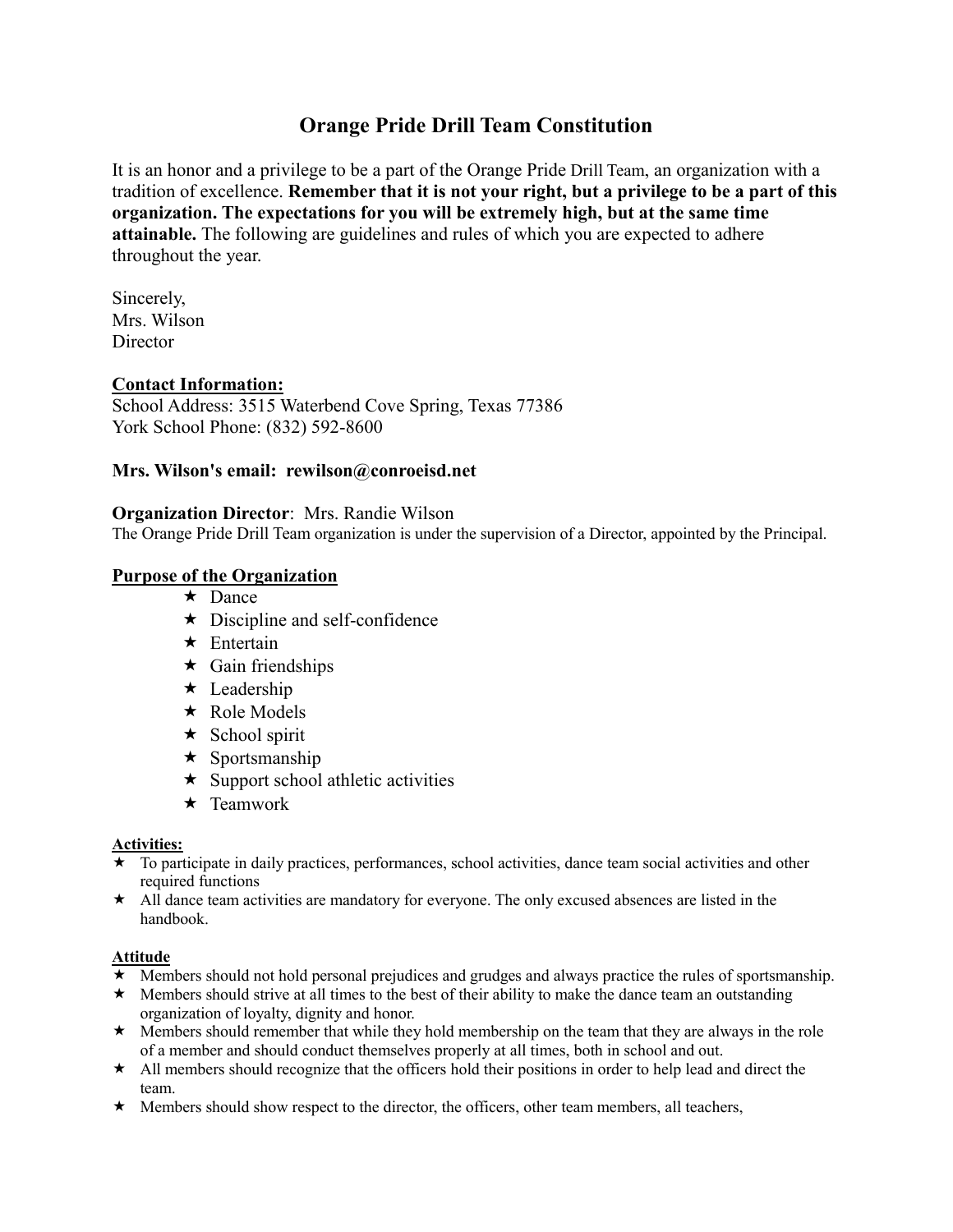administrators, and school staff at all times.

#### **Physical Conditioning**

- $\star$  Each member must be physically fit and capable of enduring strenuous activity.
- $\star$  Upon entering dance team, each member must have a physical before being allowed to participate.
- $\star$  Each following year, members will be required to complete follow up information.
- Members with serious injuries may be required to provide a doctor's clearance before resuming activity.

#### **Uniforms**

- Team uniforms are an object of pride. They should be worn with dignity and respect. They should be kept in perfect condition.
- $\star$  The uniform consists of formal field uniform, warm-up suit, practice uniforms, performance and competition costumes.
- It is each member's duty to know which uniform is required and wear it properly.
- ★ Dance team field uniforms and other performance costumes are school property and are to be returned to the dance team after use. No member should keep a uniform, and any unreturned uniforms should be paid for to reimburse the school.

#### **Equipment**

- $\star$  Equipment will be issued in good condition and should be returned in good condition.
- $\star$  Dance team equipment is school property and is to be returned to the dance team after use. No member should keep equipment and any that is not returned should be paid for to reimburse the school.
- $\star$  Each member is responsible for dance team equipment.

#### **Fundraising**

**All members are expected to participate in fundraising.** Funds raised will be used to purchase a variety of items for the team including equipment, supplies, competition fees, and costumes.

#### **Expenses**

- CISD / Booster club will provide the field uniform. Members must furnish their shoes, practice uniforms, day uniform, hair ribbons, tote, warm ups, make-up, etc. (last year's cost approximately \$550)
- $\star$  Junior high OFFICERS will attend summer camp at their own expense (approximately \$150-350).

### **Absences**

- Ideally, team members should be in all classes every day. If absent for any reason, all or part of the day, a member must inform the Director. A note to excuse the absence is expected when she returns. A member must be present for half of the school day in order to attend practice or a performance.
- $\star$  A member is excused from a performance for the following pre-arranged reasons: death in the family, illness (must provide a doctor's note), wedding in the family, or permission given by the Director for special situations. A written note must be brought in order for the absence to be excused.
- A member is excused from practice for the above reasons or for a doctor's appointment if a doctor's note is presented. **At least two days notice is expected**. If the appointment is during the week of a performance, the member may not miss more than half of the rehearsal and still perform.
- **The last practice before a performance is mandatory in order for a member to perform.**
- Make-up work, ASD, doctor's appointments are considered absences. School trips are excused but are still considered absences. If any part of a workout is missed the Director will use her discretion in assessing the penalty.
- $\star$  Ineligibility, disciplinary suspension and injury are not reasons for absence from rehearsal. Only members who are ineligible are prevented from attending performances and functions.
- Any member missing 2 performances may be benched for other performances depending on circumstances and if warning was given ahead of time. Director's discretion will be used.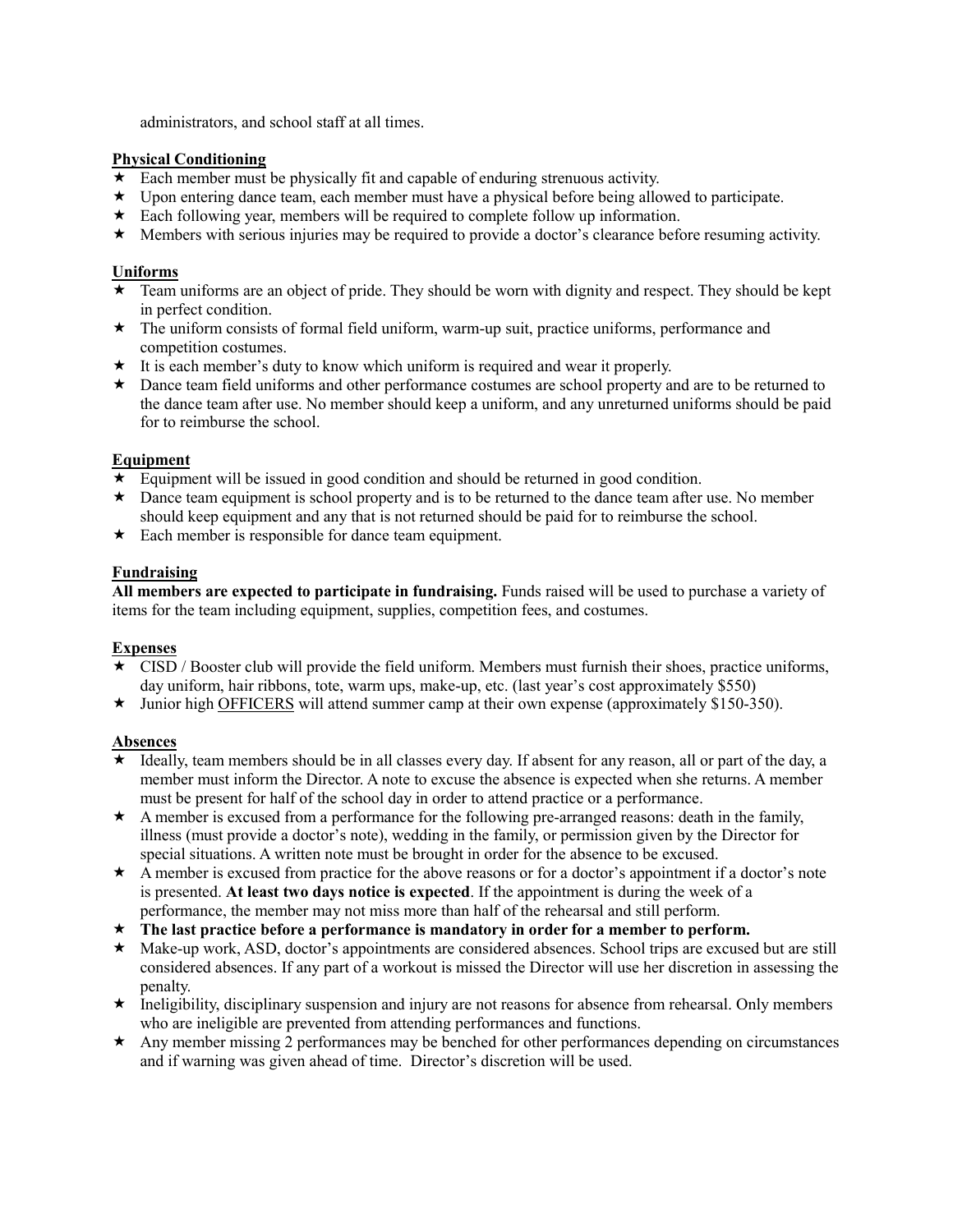#### **Team Awards**

#### **Member of the Week**

- $\star$  Member of the Week will be selected during football season and may be selected at other times throughout the year.
- \* The Director will select Member of the Week. The Director may consult with the officers on this selection.
- $\star$  Member of the Week will be chosen by the quality of work and participation the given week.

### **End of the Year Celebration Awards**

- $\star$  Only current team members will be allowed to attend celebration.
- $\star$  Special awards determined by the Director may be presented at the end of the year.
- $\star$  The Director may choose to consult the team or the officers in the selection of these awards.
- $\star$  These awards will be recognized at the end of the year celebration.
- $\star$  The Director will make the final decision on all awards.

### **Suspension due to Grades**

**UIL Policy**-A student whose recorded nine-week grade average in any course is lower than 70 at the end of the nine-week period shall be suspended from participation in any extra-curricular activity event during the succeeding three-week period until the end of the three-week period. At the end of the three-week period all grades must be a least a 70 in order for the suspension to be lifted. If a grade lower than 70 is earned again the suspension will continue for the following three-weeks. This suspension shall become effective seven days after the last day of the nine-week grading period in the failing grade was earned. (For the second progress report period only, a student can be suspended from participation in any extra-curricular activity event).

A schedule of eligibility gain/loss dates will be provided at the beginning of the school year.

- Orange Pride Drill Team members who become ineligible **will participate in all practices**. They may not attend performances/functions or dress in uniforms or pep rally attire during their academic suspension.
- $\star$  Orange Pride Drill Team members who become ineligible more than twice will be released from the team.
- Officers who are ineligible must have a parent conference with the director, and will be placed on probation. If eligibility status is not gained back at next progress report, the officer will lose their position as officer and become a regular team member.

# **Discipline**

#### **Potential Instant Dismissal**

- $\star$  20 or more demerits
- $\star$  Disrespect to a teacher or administrator
- $\star$  Disrespect to the Director
- \* Falsifying an excuse or uses the Orange Pride Drill Team to enter or leave a class
- $\star$  Becoming ineligible more than twice in a school year
- $\star$  Drinking alcoholic beverages
- $\star$  Smoking cigarettes/Vaping
- $\star$  Use of illegal drugs
- $\star$  Possession of alcoholic beverages, cigarettes, vape, or illegal drugs may result in dismissal
- $\star$  Assignment to DAEP
- $\star$  Inappropriate use of technology Posting/texting/messaging of anything relating to, but not limited to, drugs, drinking, smoking/vaping, or material of a sexual nature.
- $\star$  Any other behavior deemed by the director to be of a serious nature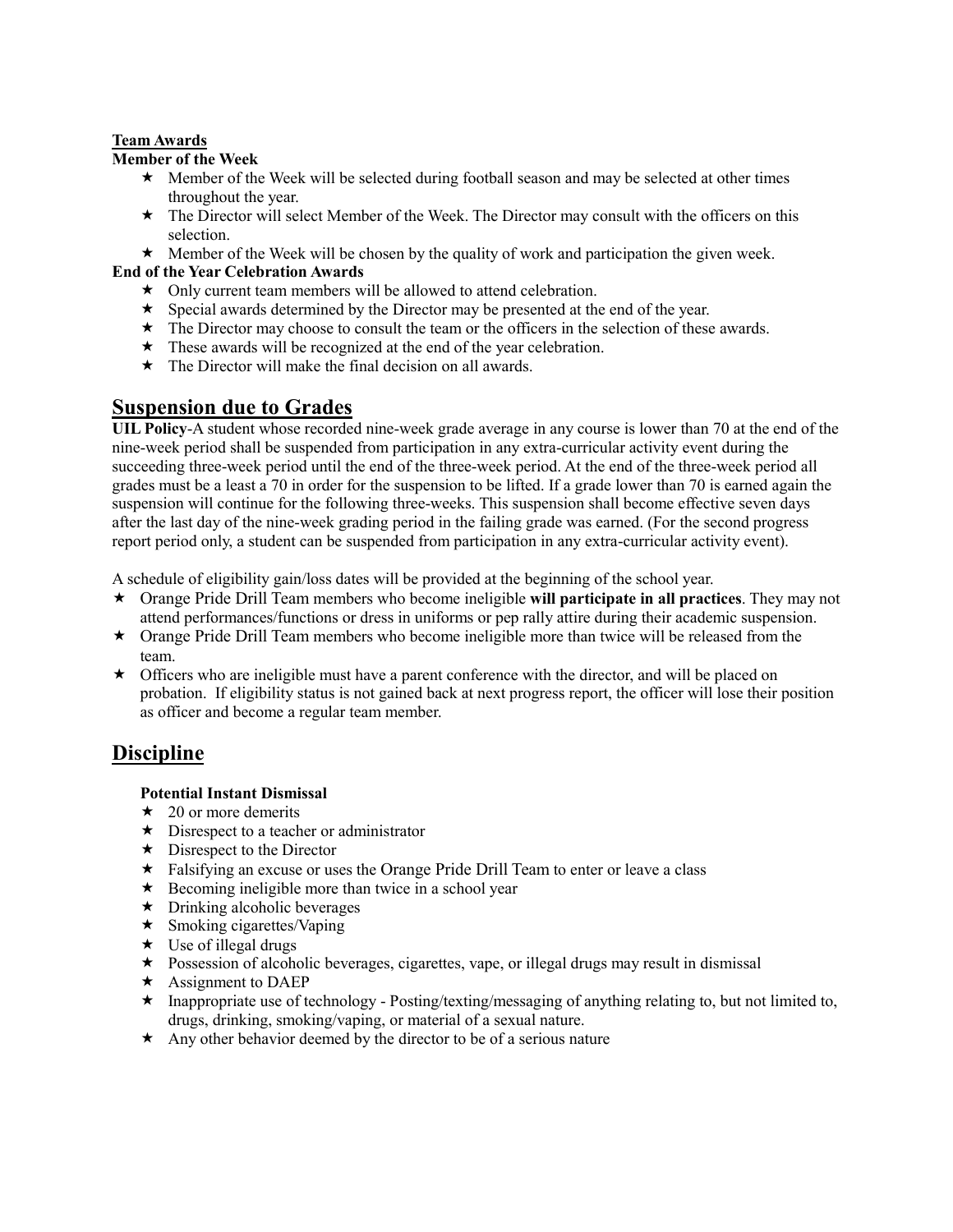#### **Merits/Demerits**

#### **Background and General Rules**

- \* The Orange Pride Drill Team is governed by a merit/demerit system. The system will begin on a date designated by the Director and will last until the end of the school year.
- $\star$  The Director may assign demerits and merits.
- \* The Director will maintain records of all merits/demerits. The member will be required to sign the records for each incident.
- Merits/demerits do not carry over from year to year.
- Merits/demerits may be assigned at any school or dance team function on or off campus. Drill team girls are always representing our team.
- Any Orange Pride Drill Team member who receives 10 or more demerits will be placed on Disciplinary Probation.
- $\star$  A demerit may be cleared by performing 20 pushups and 20 sit-ups or by performing other designated tasks assigned by the Director. (i.e. cleaning the storeroom, helping the Director, etc). Officers may witness pushups/sit-ups and must report them accurately to the Director.
- $\star$  Demerits must be worked off within 2 weeks of being acquired.
- **All demerits must be worked off PRIOR to the next performance**, or the member will not be allowed to perform.
- Even after they are worked off, demerits are not erased and still count toward your overall total.
- \* Demerits that have been cleared by work still remain on the record.
- $\star$  Merits do not cancel out demerits.
- ★ *Disciplinary Probation*-A member with 10 or more demerits will participate in all practices, dress out in uniform and attend all performances but will not participate in the performance following the assigning of probation. They will be placed back on Disciplinary Probation for each 3 additional demerits received.

#### **Merits**

1-Girl of the Week

- 1-Exceeds fundraising goal
- 2-Perfect nine weeks (no demerits, absences or tardies)

2-Honor Roll (all A's)

Opportunities for merits not listed will be announced or may be presented to the Director for pre-approval.

#### **Demerits (Amount per infraction is at the Director's discretion)**

#### **Behavior**

1-tardy to practice 1-chewing gum 1-failure to help with props, team assignments 1-leaving items out in the locker room/dance area 1-failure to bring assigned items to practice 1-talking during practice 1-failure to participate 2-tardy to a function 2-profanity 1-5-disrespect or poor attitude 1-5-failure to obey directions 1-5-insubordination to Director 1-5-leaving practice without permission 1-5-unexcused absence from practice 1-5-not participating in practice 1-5-inappropriate courtship (PDA) 1-5-behavior that discredits the team 1-5-destruction of someone else's belongings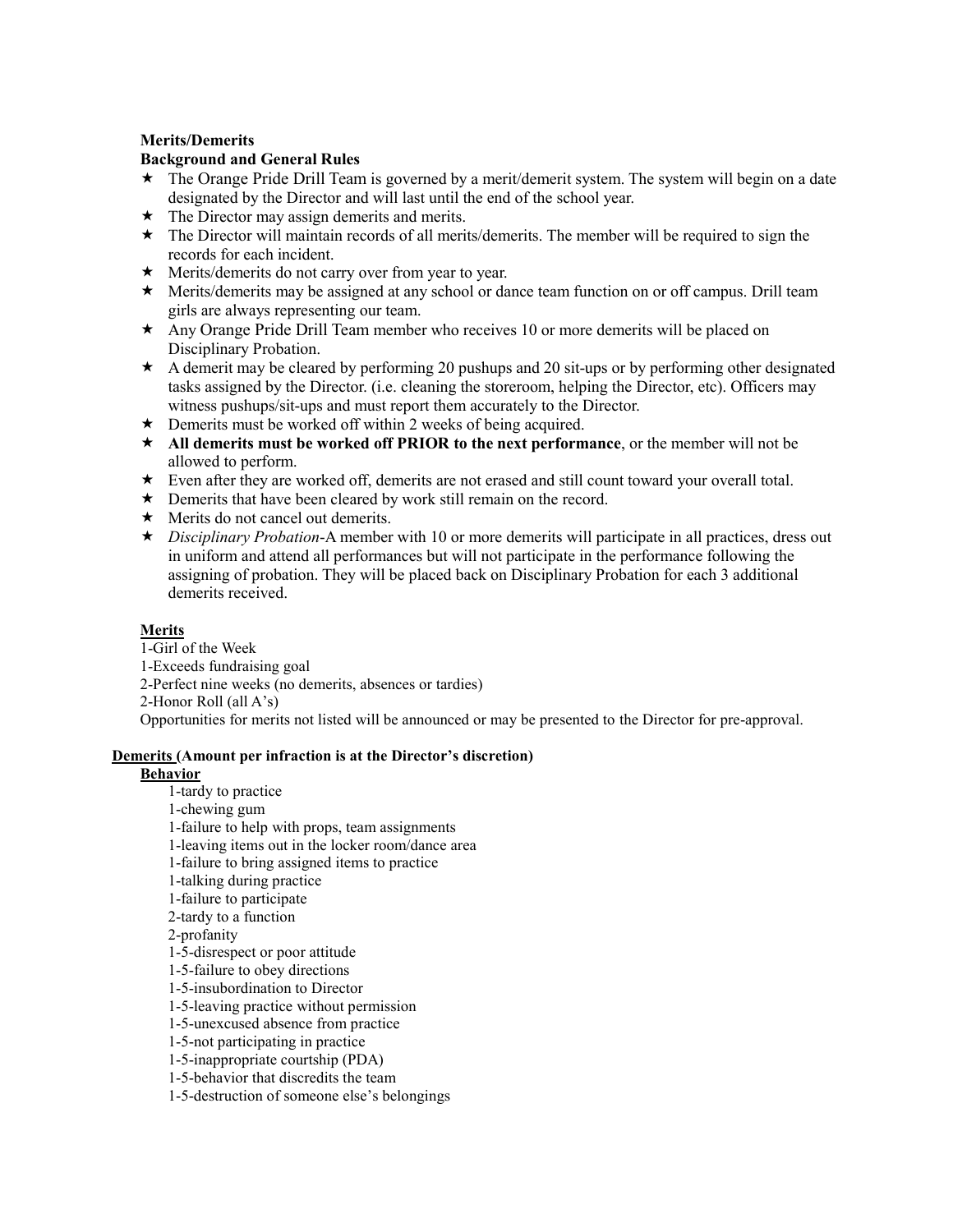1-5-leaving mess in dance area/locker room

5-scholastic dishonesty

5-using Orange Pride as an excuse for tardies

5-leaving a performance without permission

5-10-unexcused absence from performance

#-Inappropriate post on social media, text, or recordings

#-assignment to lunch detention

#-assignment to ASD

#-assignment to ISS

#-(amount of demerits will be determined by the severity of the offense)

### **Uniforms/Costumes**

1-incorrect attire at practice

1-eating or drinking in uniform without permission

1-hair not properly groomed

1-wearing jewelry

1-wearing nail polish for a performance

1-dirty shoes

1-incorrect makeup

1-2-removing uniform pieces without permission

1-3-missing required items

1-3-negligence of uniform care or condition

2-wearing uniform without permission in public

1-5-incorrect attire at a performance/function

1-5-missing a piece of uniform/costume (i.e. top, bottom, tights, shoes)

1-5-allowing a non-member to wear Orange Pride Drill Team attire

#### **Before/during/after performances/practices**

1-cell phone during practice or performance

1-improper stand conduct

1-not cheering with the team or participating in stand routines

1-moving from assigned seating

1-talking to non-team members while going to restroom

1-talking on the football field, track, before/after a performance

1-turning around in the stands or on the side lines

1-5-talking to non-team members while in stands

1-5-allowing a non-team member to sit with the team

1-5-talking while performing

1-5-improper bus conduct

1-5-unsportsmanlike conduct

1-5-per 5 minutes late of pick-up after the first initial 15 minutes

#### **Officers**

2-abuse of authority

2-unnecessary criticism of a member

2-failure to meet responsibilities

1-5-conduct unbecoming an officer

### **Managers**

1-having incorrect music

1-not having music ready

2-loss of assigned items (i.e.-music, keys, bags)

1-5-failure to meet responsibilities

**\*\*\* The Director may determine if any additional incidents warrant demerits not listed.**

#### **Technology**

A members' electronic communication (via computers, phones, iPad, iPods, etc) and online accounts such as Twitter, Facebook, Instagram, Snapchat, etc. may not include inappropriate posts or images having to do with smoking, alcohol, drug use or material of a sexual nature.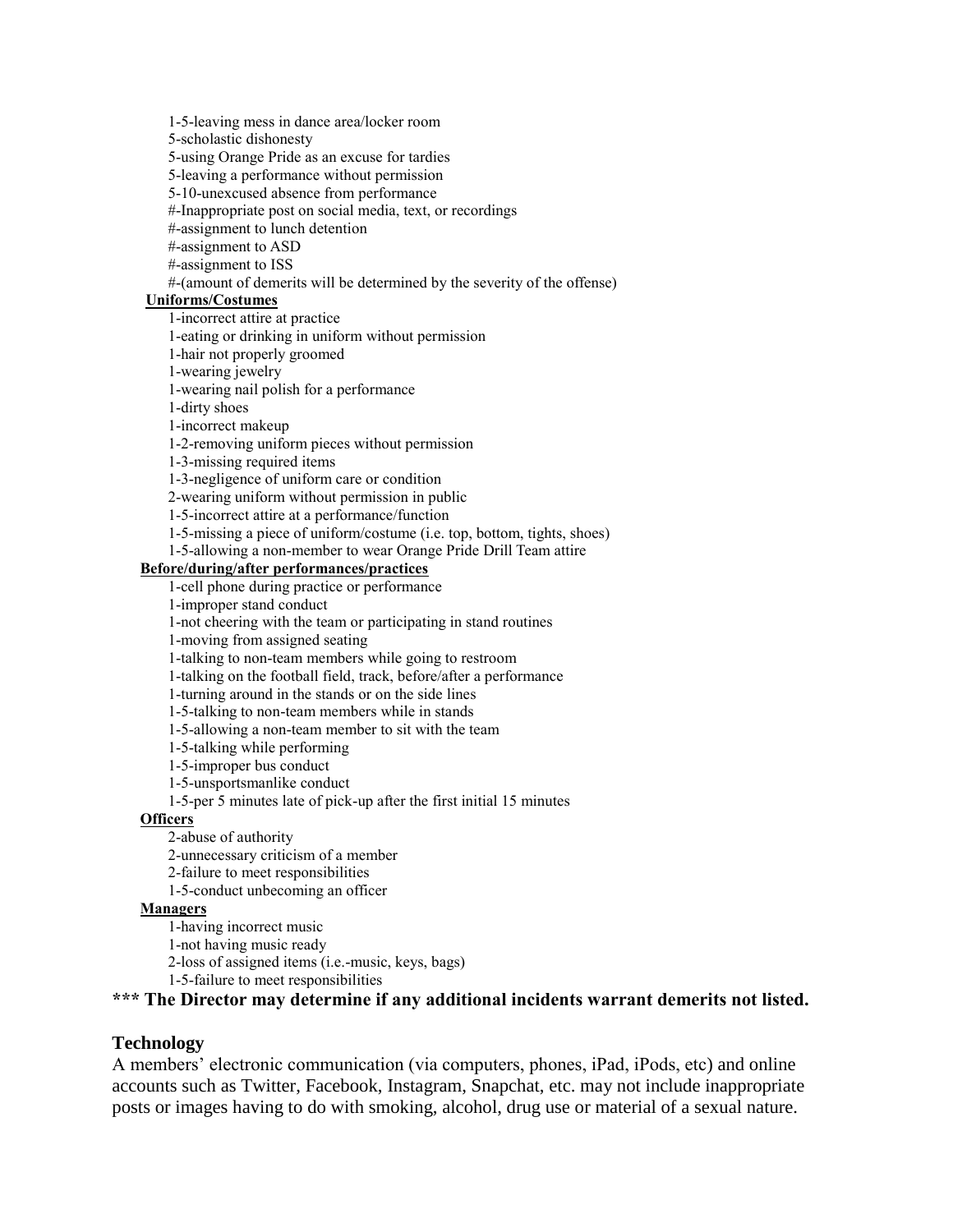Students are prohibited from sending, posting, or displaying electronic messages that are damaging to the team or to another person's reputation. This behavior can be considered bullying or harassment which will be dealt with according to CISD rules. Bullying or harassment can be in the form of voice messages, emails, text messages, instant messages, photo images, video, polling websites, social networking and personal web pages. Any of this conduct may lead to probation, suspension, or dismissal from the team. Remember that once something is online, it cannot be taken back. Any posts brought to the director will result in the member being called in for a meeting to discuss.

# **Practice**

### **Mandatory Practice**

- $\star$  Practice is extremely important to the team. We cannot function correctly without everyone at practice. Please make every effort to be in attendance every day. Please schedule appointments, make-ups, etc on non-practice days or in the mornings.
- **The last practice before a performance is mandatory for a member to perform.**
- $\star$  Other mandatory practices will be announced and listed on the calendar as such.

### **After School**

- $\star$  Members are expected to be on time and remain the full time.
- $\star$  An unexcused absence may result in being pulled from the current line/dance and will receive demerits.
- **Full attention and common courtesy will be extended to the person in charge.** After school practice is not social time – members are expected to be ready to work on the current routine.
- $\star$  Injured & ineligible/probation members must attend all practices
- $\star$  Members are expected to be attentive at practice. Discipline will be administered for socializing, playing or non-participation during practices.
- $\star$  Each member is responsible for making up what is missed (on her own time) when absent from practice.
- **Cell phones may not be used during practice. This includes breaks during practice.**
- **Students must be picked up within 15 minutes of the dismissal of practice. Should your student be picked up later than 15 minutes on three occasions a meeting will be held to discuss possible removal from the team.**

### **Injuries**

Dancers are required to have a doctor's note if they are injured and cannot dance for more than 2 days. Doctor's orders will be followed as written on the note. Students will not be allowed to participate in any performances or practices until they are cleared by the doctor or cleared by the release date on the original doctor's order. If a student has been cleared to participate but cannot perform to the director's expectations, they may not participate in the next performance. Injured students must attend all practices and performances.

# **Performance**

- $\star$  Before each performance, there will be tryouts that will be judged by the Director to make sure everyone knows the dance to be performed. **The Director will decide who performs.**
- $\star$  Absences from practices and previous performances affect their eligibility to perform.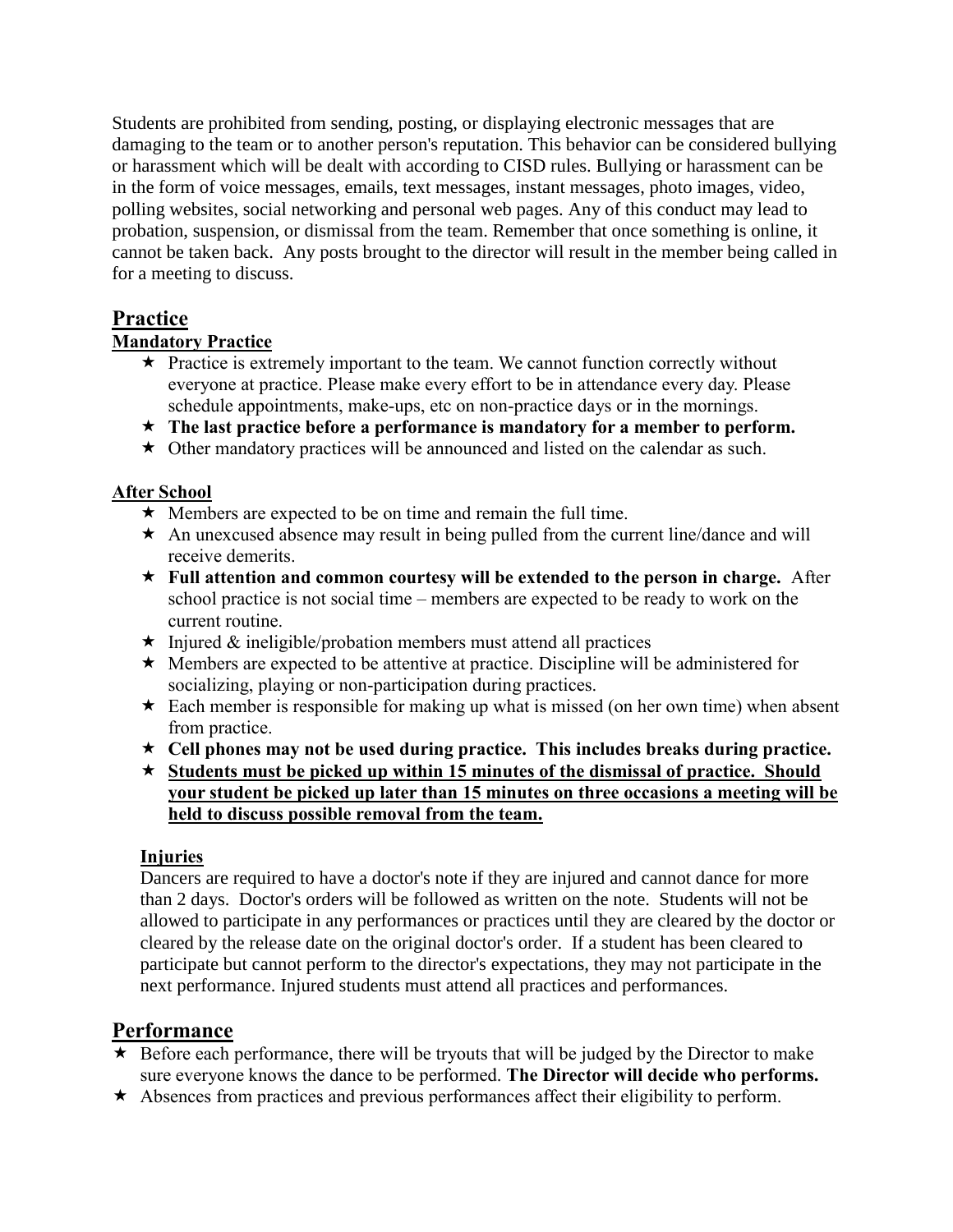- **Only members who dance the routine technically correct will perform.**
- $\star$  The team will sit as a group at all functions and only team members will be allowed in the team section.
- $\star$  All team members are required to attend performance, even if they are sitting out the performance.
- $\star$  The team will go to the performance area together in a uniform fashion.
- $\star$  All members will sit in an assigned position during functions. All members will actively participate in cheers and stand routines.
- $\star$  A member "acting up" during a function to the point of drawing attention away from the team will be disciplined and may not participate in the next performance.
- $\star$  All members will demonstrate good sportsmanship.
- \* Absence from school on a performance day will automatically exclude a member from participating.
- $\star$  Any member missing part of her uniform will be disciplined and may not perform.
- $\star$  Any member going into public (or staying at school/event after dismissal of a performance) must change into appropriate clothing. Uniforms may not be worn anywhere except to team performances.
- $\star$  Jewelry may not be worn during any performances. Any member that must be asked to remove jewelry will receive demerits.
- $\star$  Fingernail/toenail polish may not be worn during any performance. Any member who has on polish at a performance will receive demerits.
- $\star$  Members may not talk to any persons outside the team during team functions without the Director's permission.
- $\star$  Members will not talk when performing (including waiting to perform), entering and exiting a performance.
- $\star$  Members should not talk or move while a player is injured
- $\star$  Members should not talk or move during the national anthem
- $\star$  Members should not have food or drink in the stands without the Director's permission.
- $\star$  If a member is staying at a function after team dismissal, the Director must have a written note from the parent at least one day prior to the event. The parent must check the student out from the Director at the time the student is leaving the performance. No student will be released to someone under the age of 18.
- $\star$  Members are to be picked up at the appointed time after the performance.

# **Definition of Groups within the Orange Pride Drill Team**

- $\star$  Line (all members who are selected for the team)
- $\star$  Officer
- $\star$  Spirit Leader
- $\star$  Manager-to be chosen by the Director

# **Specialized Responsibilities for Officers**

- $\star$  Model appropriate behavior and dancing for team members at all times during practice  $\&$ performances
- $\star$  Aid the Director in any manner requested.
- $\star$  Help instruct in small groups.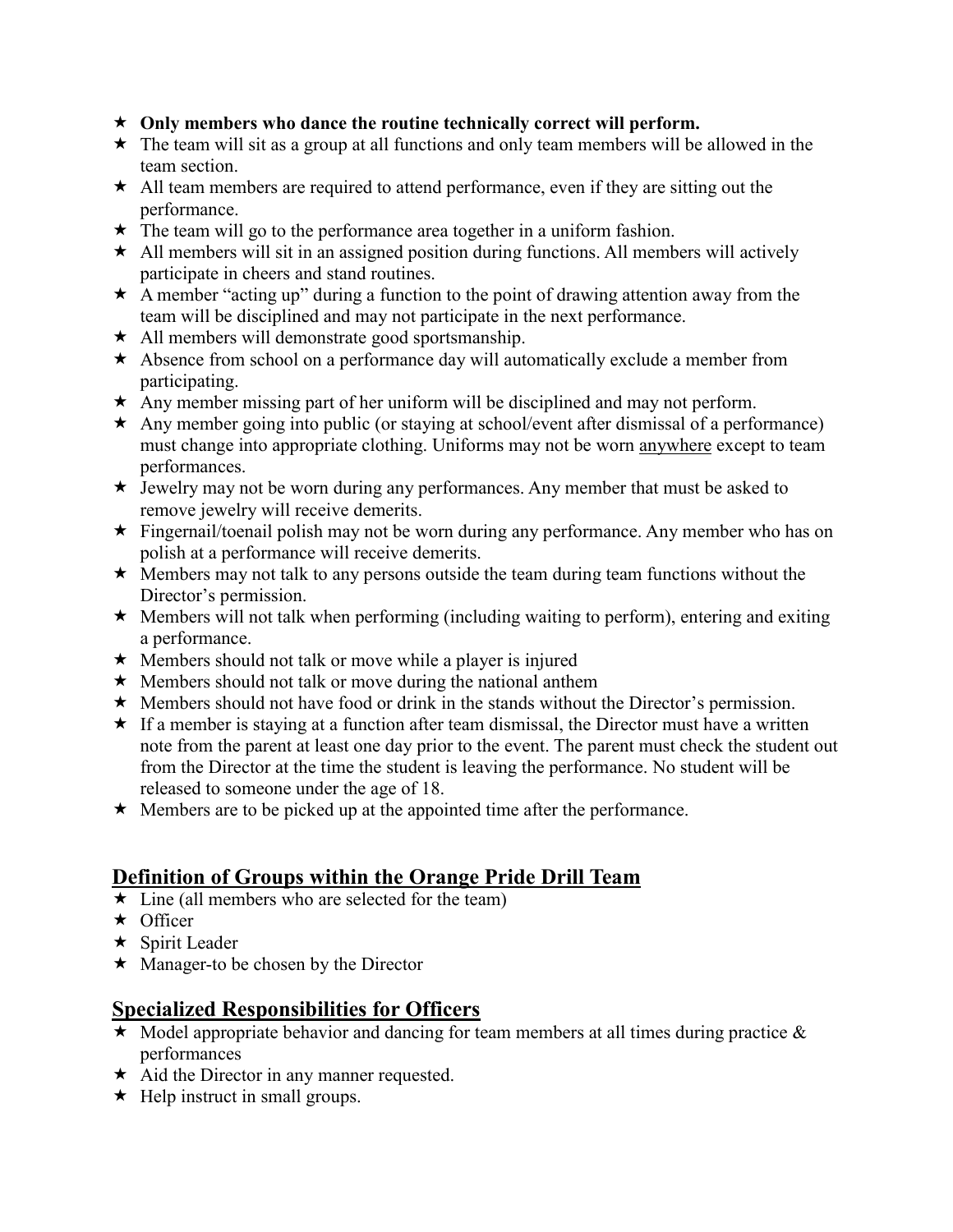- $\star$  Help maintain order in the course of practice, performance or public appearance.
- $\star$  Attend camp (Officer and Team) and a leadership workshop in the summer.
- $\star$  Attend all practices, games and required functions.
- $\star$  Assist in the preparing of the performances.
- $\star$  Be responsible for a squad of team members.
- $\star$  Remain at the conclusion of a practice or event to assist the director in clean up, music equipment, and any other duty assigned by the director.
- $\star$  Keep a notebook of information on duties concerning your office to pass to the person taking the office the next year.
- Follow all dance team rules and **set an outstanding example for other members**.
- $\star$  Meet when needed to plan events.

# **Specialized Responsibilities for Spirit Leaders**

- $\star$  Aid the Director in any manner requested.
- $\star$  Remain at the conclusion of a practice or event to assist the director in clean up, music equipment, and any other duty assigned by the director.
- $\star$  Responsible for initiating motivational activities throughout the year and presenting them to the director.
- \* Responsible for initiating the making of locker decorations for the following events: designated football games and any other special event that the director requests. Also responsible for removing after a certain amount of time.
- $\star$  Responsible for recognizing birthdays of all team members.
- \* Responsible for motivating team and organizing team bonding events. Creating a team chant/motto to be used throughout the year.
- $\star$  Remain at the conclusion of a practice or event to assist the director in clean up, music equipment, and any other duty assigned by the director.
- $\star$  Keep a notebook of information concerning your position for future class representative.
- $\star$  Meet when needed to plan events.

# **Selection and Eligibility for the Dance Team**

Members are selected by an impartial panel of qualified judges and must tryout each year. Any candidate wanting to gain membership to the organization must first meet the eligibility requirements and attend a series of practice/learning sessions prior to tryouts.

### **Eligibility for Tryouts**

In order to try out for the Orange Pride Drill Team at York Junior High, a candidate must:

- $\star$  Live in the York Junior High official boundary as established by CISD during the time of tryouts, or have been accepted as a transfer to York.
- $\star$  Have an overall semester average of 70 or higher with no more than one F for the semester. A student is eligible to try out for the next year if she has failed a course during the previous grading period.
- $\star$  Be in good standing with the grade level principal's office. There must be no recurring behavior problems.
- $\star$  Students must have an attendance record that complies with the district attendance policy.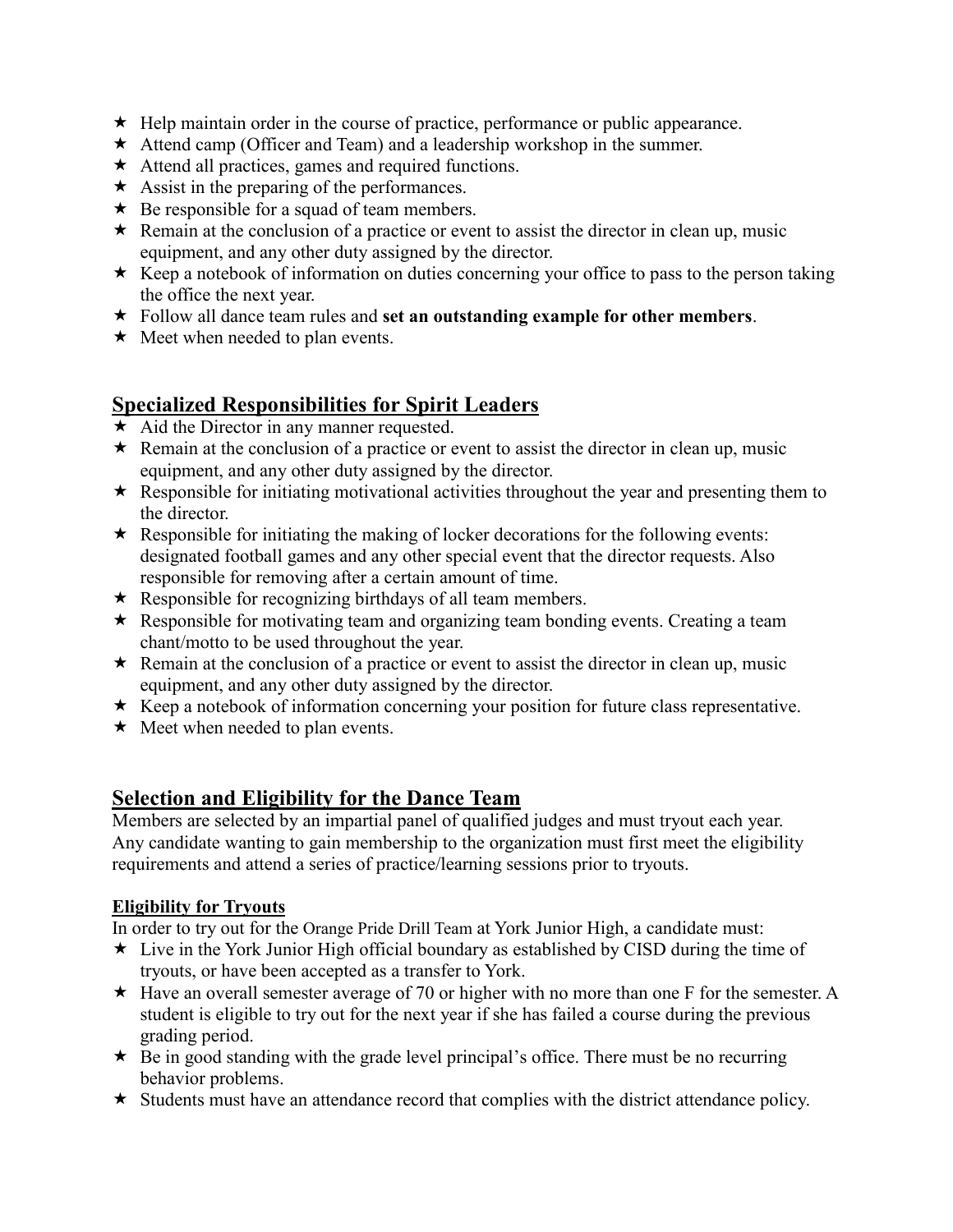- $\star$  Students must attend the practice sessions prior to tryouts.
- $\star$  Students must have a parent or guardian attend the information pre-tryout meeting.
- $\star$  Students must provide their own transportation home from practice sessions at the time stated in the tryout information**. No buses are provided.**
- $\star$  Because of the vigorous nature of the physical activities required of drill team members, each candidate should be in excellent condition.
- Prior to the tryouts, each candidate must have o**nline forms filled out.**

### **Team or Line Tryout Percentages**

- $\star$  80% Dance Score
- $\star$  15% School Record Evaluation and Grades
- $\star$  5% Behavior, Attitude, and Participation during clinic

### **Tryout Information**

- $\star$  No previous knowledge or training in dance team is necessary in order for a candidate to tryout. The candidates will be taught everything they need to know during the practice sessions.
- $\star$  Dress for practice sessions must be comfortable, as well as appropriate. Shorts and T-shirts or other dance/workout clothes may be worn with dance shoes or tennis shoes. No cutoffs, halter tops, midriff tops, gum, hair worn down, bare feet, socks, or jewelry will be allowed. Inappropriately dressed candidates will be asked to leave the practice sessions.
- **Dress for tryouts should be all black dance or workout attire (pants or tights preferred), hair pulled back, and no jewelry.**
- $\star$  Each candidate will be assigned a number and candidates selected will be posted by number only.
- $\star$  Tryouts & clinic will be closed to observers. Only candidates will be allowed in the building during tryouts. Parents should wait at home or must wait outside if on York's property.
- $\star$  The candidates will be judged on:
	- Appearance: posture, poise, alignment, and neatness.
	- Dance routine: technique, memory, projection, timing, rhythm, overall ability, and completion of movements.
	- Behavior during the current year and during tryout clinic.
	- Grades
- \* Candidates MUST be in attendance at school on the day of tryouts. If on a Saturday, they MUST be in attendance on Friday.

### **Transfer Students**

The Director will take transfers from other teams into consideration. The Director will take students into consideration that meet all drill team requirements and have recommendation from their current drill team instructor. The students will be taken on a probationary period of one 9 weeks. After one 9 weeks, the Director will evaluate the student's eligibility.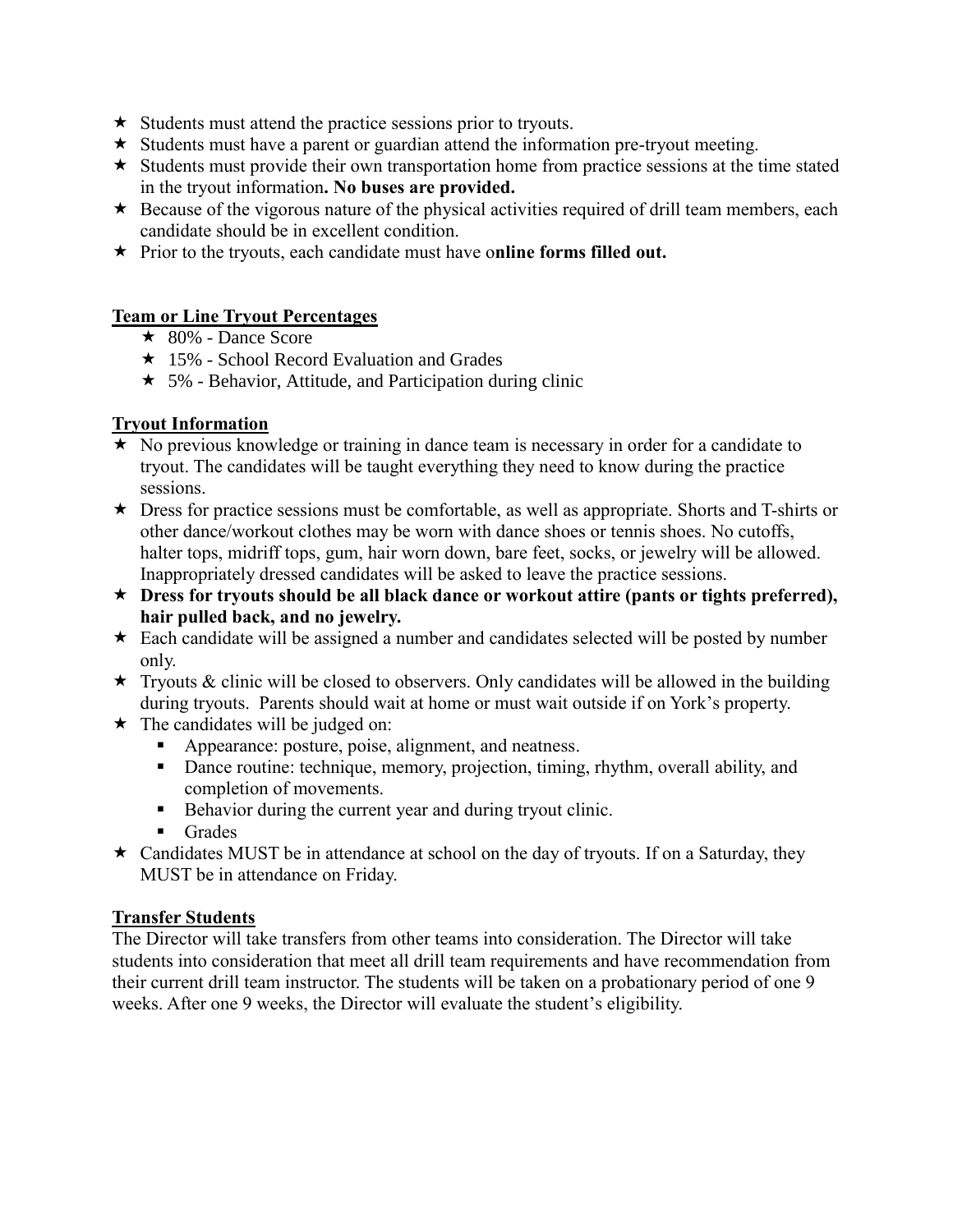# **Officer Tryouts**

### **Eligibility**

- $\star$  Overall "B" average
- $\star$  No major discipline problems or warnings within the team or the school
- $\star$  One (1) year member of the Orange Pride Drill Team
- $\star$  The candidate may not try out for cheerleading the same year, prior to trying out for officer.
- $\star$  An officer must be committed to the drill team.

### **Tryout Requirements/Selection Criteria for Officers: 30% Mandatory Officer Tryout Dance 20% Director's Evaluation 15% Line Dance - Routine for team membership 10% Interview by Judges 10% Officer Essay 10% Grades 5% School Record Evaluation**

Students interested in trying out for officer should also complete an officer tryout packet that may be obtained from the director. Only students submitting an officer tryout packet along with their team tryout packet will be eligible for officer tryouts.

The officers are expected to perform their responsibilities at the highest level of leadership, citizenship and personal character. Officers are held to a higher standard than the rest of the team. An officer should not expect to receive a warning or second chance for an infraction of any dance team rule. The officer may be relieved of her position. Prior to removal, the Director will confer with the school administration.

Officers must remain eligible (academically and for demerits) throughout the year. If an officer becomes ineligible, they will be placed on probation and a parent/director conference will be held. If the officer does not regain eligibility at next progress report, (or receives additional demerits to be placed back on probation) another conference will be held and the officer may be relieved of her position as officer.

Officers are expected to be at all practices. Other obligations that keep an officer from attending practice **is not acceptable**. Officers are not permitted to miss more than 5 practices throughout the season without a doctor's note. Officers are the example for the team and are making a bigger commitment to the team than regular team members.